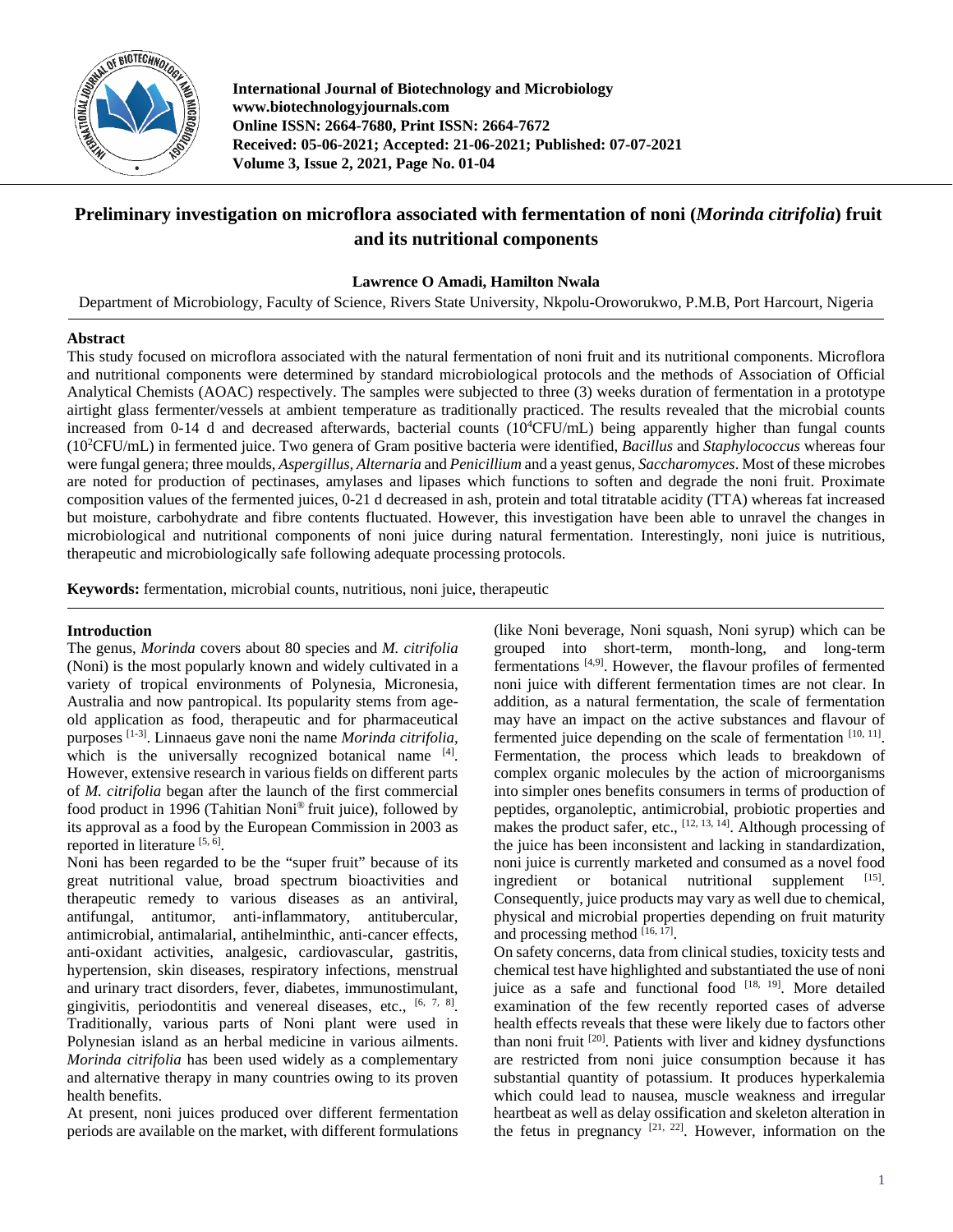microbiological and nutritional quality of noni juice from different tropical regions of the world is limited. Lack of standardization and data regarding efficacy and safety of one commercial Noni product may not be applicable to others. So, there is an urgent need for establishment of an acceptable and applicable method of Noni preparations worldwide. Several authors have reported different microbial isolates, fermentation scale and time, and product quality  $[12, 16, 23, 24]$ .

The purpose of this work was to carry out preliminary investigation on microflora associated with fermentation of noni fruit and its nutritional components.

#### **Materials and Methods**

### **Harvesting, Processing and Natural Fermentation**

Ripe Noni fruit at yellow-white maturity stage (Plate 1) were harvested periodically during 2020 to 2021 from Dilomat farm at the Rivers State University, Nkpolu-Oroworukwo, Port Harcourt and transported in sterile polyethylene bags to the Microbiology laboratory for processing. The harvested fruits were sorted, washed and rinsed in tap water and placed into sterile wide-mouth glass vessel with lid (improvised chamber/fermenter) and stored in the dark at ambient temperature  $(30\pm2\degree C)$  for 21 days. Subsequently, the juice exuded from the fruit were naturally fermented. Data for fresh Noni fruit juice represented day 0 fermentation.



**Fig 1:** Ripe Noni (*M. citrifolia*) fruit at Dilomat farm.

#### **Proximate Composition and Titratable Acidity**

Fruit juice were analysed for proximate composition for parameters such as moisture contents, crude carbohydrate, protein, fat, fibre, ash as well as total titratable acidity (TTA) during fermentation by standard methods [25].

## **Microbial Analysis of Fruit Exudes**

Serial dilutions were made of the Noni fruit exudes from the vessels at weekly intervals using 5.0mL in 45.0mL of 0.85% normal physiological saline to obtain 10-1 homogenate for fermented and day 0 samples respectively. THBCs were determined on surface-dried nutrient agar (NA) and plates were incubated in duplicates at 37°C for 24hours. Fungal counts (FCs) were determined using an aliquot (0.1ml) portion of serially diluted samples on solidified Sabouraund' dextrose agar (SDA) and spread-plated with a sterilized bent glass rod, followed by incubated at room temperature  $(25 \pm 2^{\circ}C)$  for 3-5days. Representative colonies from well-isolated plates showing (30-300) colonies were picked at random, subcultured for purification, stored on slants at refrigeration temperature and used for cultural, morphological and biochemical tests [26, 27, 28] .

## **Statistical Analysis**

The experimental data are expressed as means ± standard deviations were analysed using Microsoft Excel® 2016.

## **Results**

Changes in proximate composition and total titratable acidity (TTA) values prior and during natural fermentation are presented in Table 1. The moisture contents increased during fermentation but peaked on day 7 whilst carbohydrate peaked on day 14. In contrast, protein, fat and fibre and ash values fluctuated but TTA decreased throughout the duration. Furthermore, freshly ripe Noni fruit (day 0) had more protein, ash and TTA respectively prior to and after fermentation. Such nutrient composition would likely provide a milieu for microbial community growth.

**Table 1:** Changes in Proximate Composition and Total titratable acidity (TTA) values of Noni fruit juice during Fermentation

| <b>Duration</b> (Day)                                            |  |                                                                    |    |    |  |  |  |  |
|------------------------------------------------------------------|--|--------------------------------------------------------------------|----|----|--|--|--|--|
| Parameter                                                        |  |                                                                    | 14 | 21 |  |  |  |  |
| Moisture content                                                 |  | $87.80 \pm 0.87$ 91.81 $\pm$ 0.00 89.4 $\pm$ 0.00 88.75 $\pm$ 0.00 |    |    |  |  |  |  |
| Crude carbohydrate                                               |  | $3.62 \pm 0.45$ 3.39 $\pm$ 0.07 4.81 $\pm$ 0.08 4.08 $\pm$ 0.01    |    |    |  |  |  |  |
| Crude protein                                                    |  | $2.53\pm0.20$   $1.03\pm0.03$   $1.38\pm0.02$   $1.26\pm0.00$      |    |    |  |  |  |  |
| Crude fat                                                        |  | $0.52\pm0.03$ 0.35 $\pm$ 0.00 0.45 $\pm$ 0.02 0.73 $\pm$ 0.07      |    |    |  |  |  |  |
| Crude fibre                                                      |  | $4.87\pm0.02$ 2.83 $\pm0.06$ 3.70 $\pm0.01$ 4.93 $\pm0.19$         |    |    |  |  |  |  |
| Ash                                                              |  | $0.68 \pm 0.00$ $0.60 \pm 0.25$ $0.63 \pm 0.02$ $0.28 \pm 0.00$    |    |    |  |  |  |  |
| Total titratable acidity 1.89±0.00 1.82±0.00 1.58±0.00 1.26±0.00 |  |                                                                    |    |    |  |  |  |  |

Each value is the means of 2 replicates.

Table 2, depicts changes in microbial counts before and during the fermentation of Noni fruit juice (NFJ). There was visible increases in microbial counts in fermenting Noni fruit juice reaching maximum values of  $9.2 \pm 0.8 \times 10^4$  and  $3.5 \pm 0.0 \times 10^3$ CFU/mL on day 14 for heterotrophic bacteria and fungi respectively. Thereafter, the counts decreased markedly, thus, indicating that the initial substrate and storage conditions during fermentation were favourable to microbial survival and proliferation.

**Table 2:** Changes in microbial counts of Noni fruit juice during Fermentation

| <b>Duration</b> (Day)                                                       |                           |                           |                           |                           |  |  |  |  |
|-----------------------------------------------------------------------------|---------------------------|---------------------------|---------------------------|---------------------------|--|--|--|--|
| Microbial counts (CFU/mL)                                                   |                           |                           |                           |                           |  |  |  |  |
|                                                                             |                           |                           | 14                        | 21                        |  |  |  |  |
| <b>THBC</b>                                                                 | $1.5 \pm 0.6 \times 10^4$ | $7.0+0.2x10^4$            | $9.2 \pm 0.8 \times 10^4$ | $4.1 \pm 0.2 \times 10^4$ |  |  |  |  |
| FC.                                                                         | $2.1 + 0.0 \times 10^3$   | $2.0 \pm 0.1 \times 10^3$ | $3.5 \pm 0.0 \times 10^3$ | $8.5 \pm 0.0 \times 10^2$ |  |  |  |  |
| Logand: $THDC = Total behaviour, local location of a count of EC = E, mean$ |                           |                           |                           |                           |  |  |  |  |

Legend: THBC = Total heterotrophic bacterial counts;  $FC = Fungal$ counts each value is the mean of 2 replicates

The relative abundance of microbial isolates from 0 to 21 d in the fermented juice are shown in Table 3. Bacterial isolates were predominantly Gram positive bacteria of the genera *Bacillus* and *Staphylococcus. Bacillus* species occurred from 0- 21 d of fermentation with *B. cereus* being the most relatively abundant single species. There are four genera of fungi;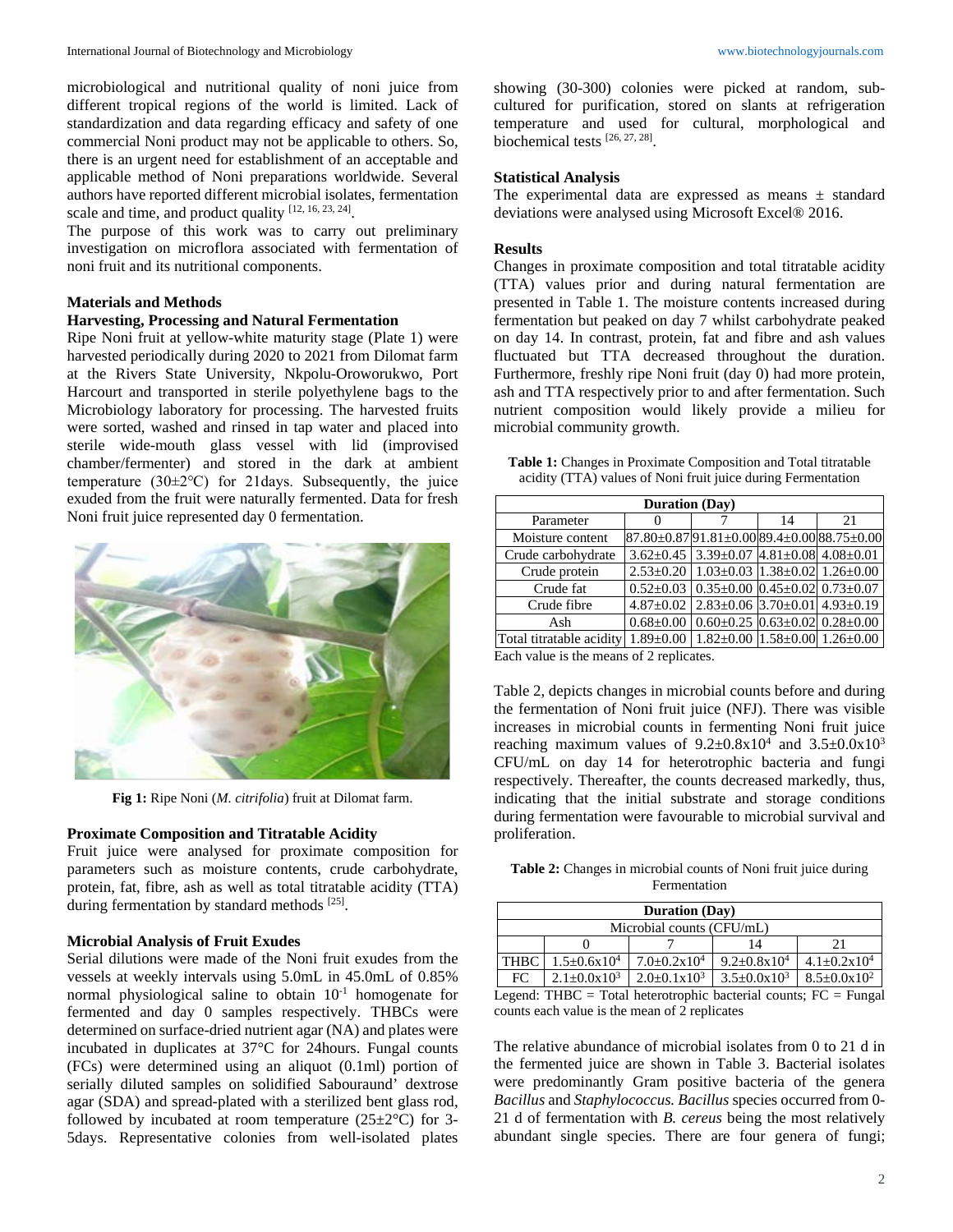*Aspergillus*, *Alternaria*, *Penicillium* and *Saccharomyces* but the substrates were predominated by moulds especially *Aspergillus niger,* from 0-21 d, followed by *Alternaria* species, within the duration of fermentation, Table 3. The highest microbial counts/populations in NFJ were recorded at 14 d of fermentation (Table 2).

**Table 3:** Relative abundance of microbial isolates from Noni fruit juice during fermentation

| Name of                 |          | <b>Duration</b> (Day) |        |         |  |  |  |  |  |  |
|-------------------------|----------|-----------------------|--------|---------|--|--|--|--|--|--|
| Microbes                | $\Omega$ | 7                     | 14     | 21      |  |  |  |  |  |  |
| <b>Bacteria</b>         |          |                       |        |         |  |  |  |  |  |  |
| <i>Bacillus</i> species | $^{++}$  | $^{+}$                | $^{+}$ | $^{+}$  |  |  |  |  |  |  |
| <b>B.</b> subtilis      | $^{+}$   |                       |        |         |  |  |  |  |  |  |
| B. cereus               | $^{+}$   | $^{++}$               |        | $^{++}$ |  |  |  |  |  |  |
| Staphylococcus aureus   | -        | $^{+}$                | $^{+}$ |         |  |  |  |  |  |  |
| B. smithii              |          |                       | $^{+}$ |         |  |  |  |  |  |  |
| <b>B.</b> badius        |          |                       | $^{+}$ |         |  |  |  |  |  |  |
| <b>B.</b> tequilensis   |          |                       |        | $^{+}$  |  |  |  |  |  |  |
| <b>B.</b> megaterium    |          |                       |        | $^{+}$  |  |  |  |  |  |  |
| Fungi                   |          |                       |        |         |  |  |  |  |  |  |
| Aspergillus niger       | $^{+}$   | $^{++}$               | $^{+}$ | $^{+}$  |  |  |  |  |  |  |
| Alternaria sp           | $^{+}$   |                       | $^{+}$ | $^{+}$  |  |  |  |  |  |  |
| Saccharomyces sp        | $^{+}$   |                       |        |         |  |  |  |  |  |  |
| Penicillium sp          | -        | $^{+}$                |        | $^+$    |  |  |  |  |  |  |
| Aspergillus flavus      |          |                       | $^+$   | $^{+}$  |  |  |  |  |  |  |

### **Discussion**

Ripe Noni fruit is highly susceptible to softening and degradation few days after harvest. This phenomenon has been associated with intrinsic enzymes in microorganisms such as *Mucor circinelloides*, *Gluconobacter fracteurii,* etc., [15] . Although the microbial profile differed in the fermented substrate, those isolated in this study; *Bacillus megaterium*, *B. tequilensis*, *Aspergillus niger* and others (Table 3) have been reported to produce cell wall degrading enzymes (pectinase; polygalacturonase, pectin lyase and pectinesterase, etc.) which could soften and degrade host fruit such as noni  $[14, 29, 30, 31]$ . Differences in microbial composition structure may also be influenced by chemical, physical, fruit maturity, fermentation scale, time and processing methodologies  $[9, 11, 16, 17]$ , thus affecting organoleptic properties.

Microbial growth profiles increased from 0-14 d fermentation and decreased afterwards with *Bacillus subtilis* and *Saccharomyces* sp., being undetectable after 0 d. Similar findings have been reported by  $[15, 16]$ . Changes in proximate analysis (for protein, ash and moisture content), acidity and other parameters obtained from this work compared favourably with those of other regions  $[9, 25]$ , thus ensuring some level of standardization of noni preparation and consumer acceptance in terms of quality and storability. Proximate, TTA and microbiological analyses indicated that the greatest changes in noni substrate occurred between 7 and 14 d which corroborates earlier reports <sup>[16]</sup> that extending fermentation period to 21 d improved juice yield, emphasizing that the traditional 2-month fermentation [32] may be reduced substantially. However, this preliminary investigation may contribute to understanding and enhancement of the microbiological and product quality of Noni fruit juice.

## **Conclusions**

Diverse microbial community profile of noni juice produced cell wall degrading enzymes which may be linked with rapid softening of ripe fruit. *Bacillus* species and *Aspergillus niger* occurred throughout the duration of fermentation which are capable of producing cell wall degrading enzymes. The nutrient composition supported proliferation of microbes which peaked on day 14 resulting in product that was not only nutritious and palatable but microbiologically safe. Although, more physicochemical parameters and standardization of the product should be carried out.

#### **Disclaimer**

The produce used for this research are commonly used in our area of research and country. There is absolutely no conflict of interest between the authors and producers of Noni fruits because we do not intend to use these products as an avenue for any litigation but for the advancement of knowledge. Also, the research was not funded by the producing company rather it was funded by personal efforts of the authors.

#### **References**

- 1. Wang M-Y, West BJ, Jensen CJ, Nowicki D, Su C, Palu AK, Anderson G. *Morinda citrifolia* (noni): A literature review and recent advances in noni research. Acta Pharmacologica Sinica,2002:23(12):1127-1141. https://doi.org/1671-4083
- 2. Saminathan M, Rai RB, Dhama K, Tiwari R, Chakraborty S, Ranganath GJ, Kannan K. Systemic review on anticancer potential and other health benefits pharmacology noni. Int'l J Pharmacology,2013:9(8):462- 492. https://doi.org/10.3923/ijp.2013.462.492.
- 3. Nascimento LCS, Rodrigues N da R, Alves MPC, Sabaa Srur AUO, Barbosa Junior JL, Barbosa MIMJ. Chemical characterization, nutritional aspects and antioxidant capacity of noni (*Morinda citrifolia* L) produced in Northeastern Brazil. International Food Research Journal,2018:25(2):870-875.
- 4. Nelson SC, Elevitch CR. Noni: The Complete Guide for Consumers and Growers, 1st ed.; Permanent Agriculture Resources: Holualoa, HI, USA, 2006, 67-80.
- 5. Deng S, West BJ, Jensen CJ. A quantitative comparison of phytochemical components in global noni fruits and their commercial products. Food Chemistry,2010:122(1):267- 270. https://doi.org/10.1016/j.foodchem.2010.01.031
- 6. Chan-Blanco Y, Vaillant F, Mercedes Perez A, Reynes M, Brillouet JM, Brat P. The noni fruit (*Morinda citrifolia* L.): A review of agricultural research, nutritional and therapeutic properties. Journal of Food Composition and Analysis,2006:19(6-7):645-654. https://doi.org/10.1016/j.jfca.2005.10.001
- 7. Glang J, Wolfgang F, Johannes W. Effect of *Morinda citrifolia* L. fruit juice on gingivitis/periodontitis. Modern Research in Inflammation,2013:2(2013):21-7.
- 8. Langbang D, Rekha, Menon T. Role of Aqueous, Methanol and Ethanol leaf Extract of *Morinda Citrifolia* (Indian Noni) in inhibiting on clinical *Pseudomonas aeruginosa* isolates. J Med Sci Clin Res,2018:06(06):984-992.
- 9. Ali M, Kenganora M, Manjula SN. Health Benefits of *Morinda citrifolia* (Noni): A Review. Pharmacognosy